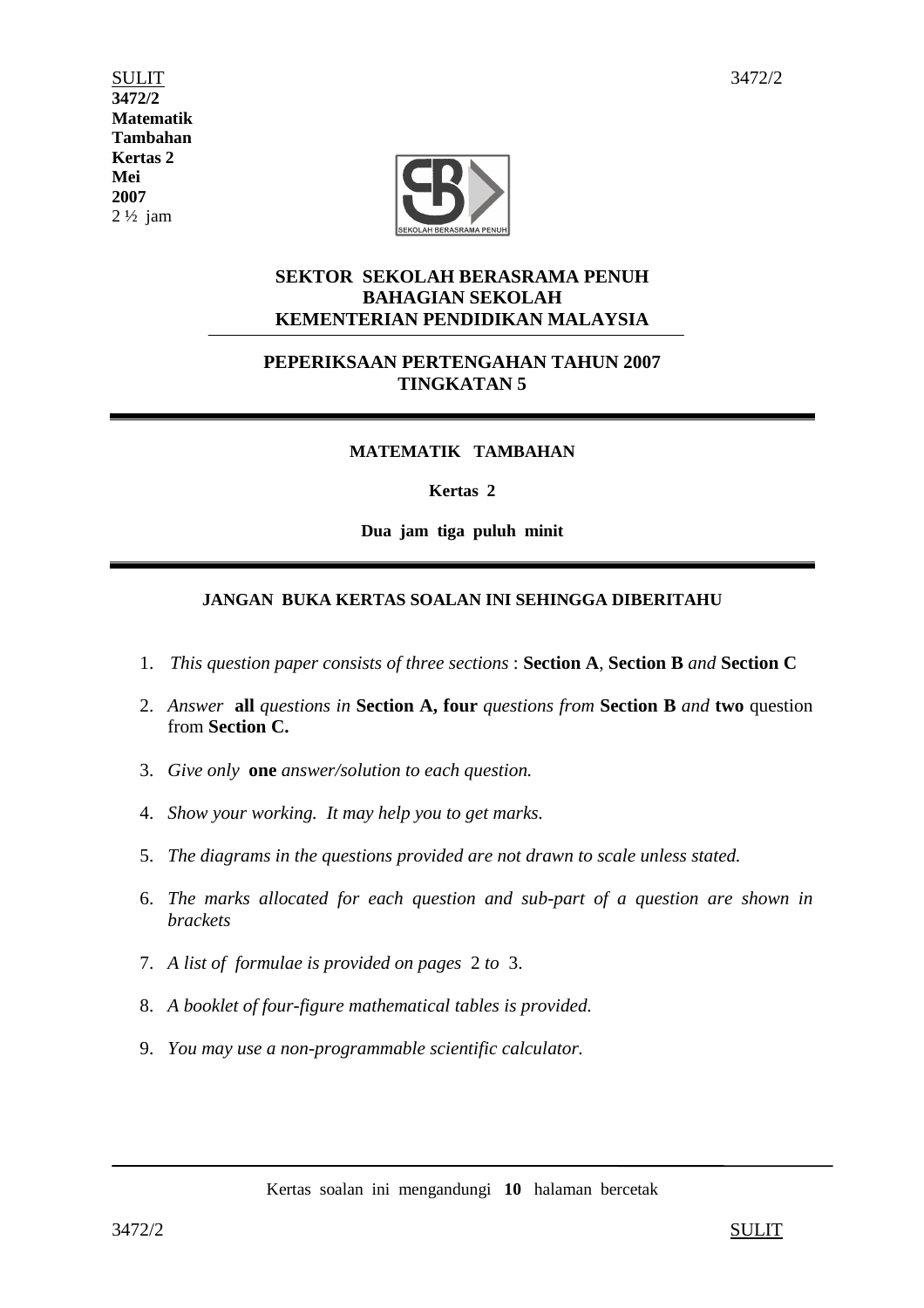*The following formulae may be helpful in answering the questions. The symbols given are the ones commonly used.* 

1 
$$
x = \frac{-b \pm \sqrt{b^2 - 4ac}}{2a}
$$
  
\n2  $a^m \times a^n = a^{m+n}$   
\n3  $a^m \div a^n = a^{m-n}$   
\n4  $(a^m)^n = a^{nm}$   
\n5  $\log_a m = \log_a m + \log_a n$   
\n6  $\log_a \frac{m}{m} = n \log_a m$   
\n7  $\log_a m^n = n \log_a m$   
\n8  $\log_a b = \frac{\log_c b}{\log_c a}$   
\n9  $T_n = a + (n-1)d$   
\n10  $S_n = \frac{n}{2}[2a + (n-1)d]$   
\n11  $T_n = ar^{n-1}$   
\n12  $S_n = \frac{a(r^n - 1)}{r - 1} = \frac{a(1 - r^n)}{1 - r}$ , (r \ne 1)  
\n13  $S_\infty = \frac{a}{1 - r}$ ,  $|r| < 1$ 

## **CALCULUS**

1 
$$
y = uv
$$
,  $\frac{dy}{dx} = u\frac{dv}{dx} + v\frac{du}{dx}$ 

2 
$$
y = \frac{u}{v}, \frac{dx}{dy} = \frac{v \frac{du}{dx} - u \frac{dv}{dx}}{v^2},
$$

$$
3 \t\t \frac{dy}{dx} = \frac{dy}{du} \times \frac{du}{dx}
$$

4 Area under a curve <sup>=</sup>∫ *b a y dx* or <sup>=</sup>∫ *b a x dy* 5 Volume generated  $=$   $\int_0^b$ *a*  $\pi y^2$  *dx* or <sup>=</sup>∫ *b a*  $\pi x^2$  *dy* 

## **GEOM ETRY**

1 Distance = 
$$
\sqrt{(x_1 - x_2)^2 + (y_1 - y_2)^2}
$$

2 Midpoint

$$
(\mathbf{x} \cdot \mathbf{y}) = \left(\frac{x_1 + x_2}{2} , \frac{y_1 + y_2}{2}\right)
$$
  
3  $|r| = \sqrt{x^2 + y^2}$ 

5 A point dividing a segment of a line

$$
(x, y) = \left(\frac{nx_1 + mx_2}{m+n}, \frac{ny_1 + my_2}{m+n}\right)
$$

6 Area of triangle  $=$ 

$$
\frac{1}{2}\Big|(x_1y_2 + x_2y_3 + x_3y_{1_1}) - (x_2y_1 + x_3y_2 + x_1y_3)\Big|
$$

 $3472/2$ 

 $\hat{r}$ 

4  $r = \frac{x+ y}{\sqrt{x^2 + y^2}}$  $\hat{r} = \frac{xi + yj}{\sqrt{g}}$ 

 $=\frac{xi+}{}$ 

 $x^2 + y$ 

+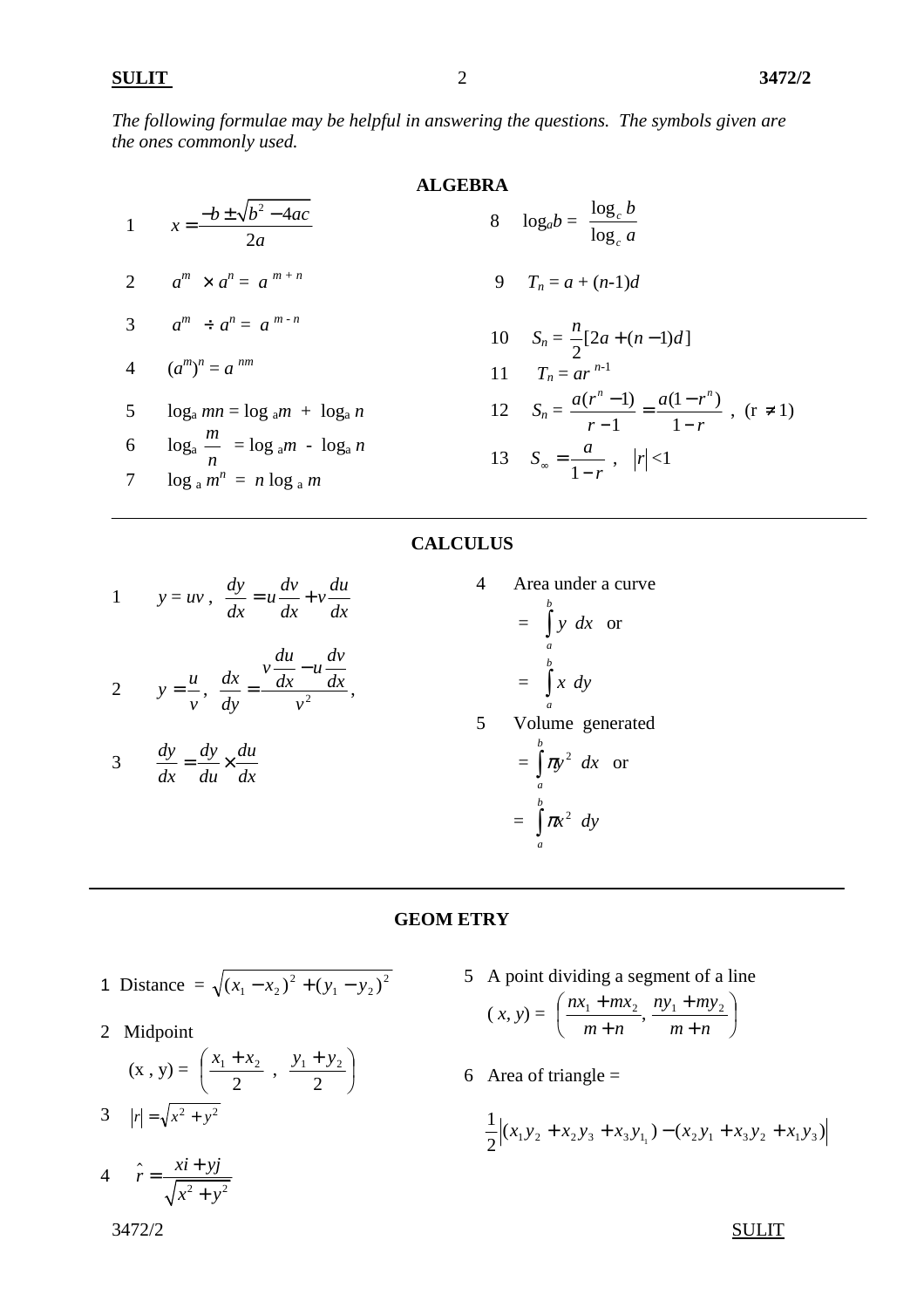## **STATISTICS**

| $\frac{1}{1-x} = \frac{\sum x}{N}$                                                                     |
|--------------------------------------------------------------------------------------------------------|
| $2 \quad \frac{1}{x} = \frac{\sum fx}{\sum f}$                                                         |
| 3 $\sigma = \sqrt{\frac{\sum (x - \overline{x})^2}{N}} = \sqrt{\frac{\sum x^2 - x^2}{N}}$              |
| 4 $\sigma = \sqrt{\frac{\sum f(x - \bar{x})^2}{\sum f}} = \sqrt{\frac{\sum fx^2}{\sum f} - \bar{x}^2}$ |
| 5 $m = L + \left  \frac{\frac{1}{2}N - F}{f_m} \right  C$                                              |
| 6 $I = \frac{Q_1}{Q_0} \times 100$                                                                     |

$$
7 \quad \overline{I} = \frac{\sum w_i I_1}{\sum w_i}
$$
  
\n8 \quad <sup>n</sup>P<sub>r</sub> =  $\frac{n!}{(n-r)!}$   
\n9 \quad <sup>n</sup>C<sub>r</sub> =  $\frac{n!}{(n-r)!r!}$   
\n10 \quad P(A \cup B)=P(A)+P(B)-P(A \cap B)  
\n11 \quad P(X=r) = <sup>n</sup>C<sub>r</sub>p<sup>r</sup>q<sup>n-r</sup>, p+q = 1  
\n12 \quad Mean, \ \mu = np  
\n13 \quad \sigma = \sqrt{npq}

## **TRIGONOMETRY**

- 1 Arc length,  $s = r\theta$
- 2 Area of sector,  $A = \frac{1}{2}r^2$ 2  $r^2\theta$ 3  $\sin^2 A + \cos^2 A = 1$ 4  $\sec^2 A = 1 + \tan^2 A$
- 5  $\csc^2 A = 1 + \cot^2 A$
- 6 sin  $2A = 2 \sin A \cos A$
- 7  $\cos 2A = \cos^2 A \sin^2 A$  $= 2 \cos^2 A - 1$  $= 1 - 2 \sin^2 A$

$$
8 \quad \tan 2A = \frac{2 \tan A}{1 - \tan^2 A}
$$

9 sin  $(A \pm B) = \sin A \cos B \pm \cos A \sin B$ 

- 10  $\cos(A \pm B) = \cos A \cos B \mp \sin A \sin B$
- 11  $\tan (A \pm B) =$ *A B*  $A \pm \tan B$  $1 \mp$  tan A tan  $\tan A \pm \tan$  $\mp$ ±
- 12  $rac{a}{\sin A} = \frac{b}{\sin B} = \frac{c}{\sin C}$ *c B b A a*  $\frac{a}{\sin A} = \frac{b}{\sin B} = \frac{c}{\sin B}$

$$
13 \quad a^2 = b^2 + c^2 - 2bc \cos A
$$

14 Area of triangle  $=\frac{1}{2}ab\sin C$ 2 1

**[ Lihat sebelah 3472/2 SULIT**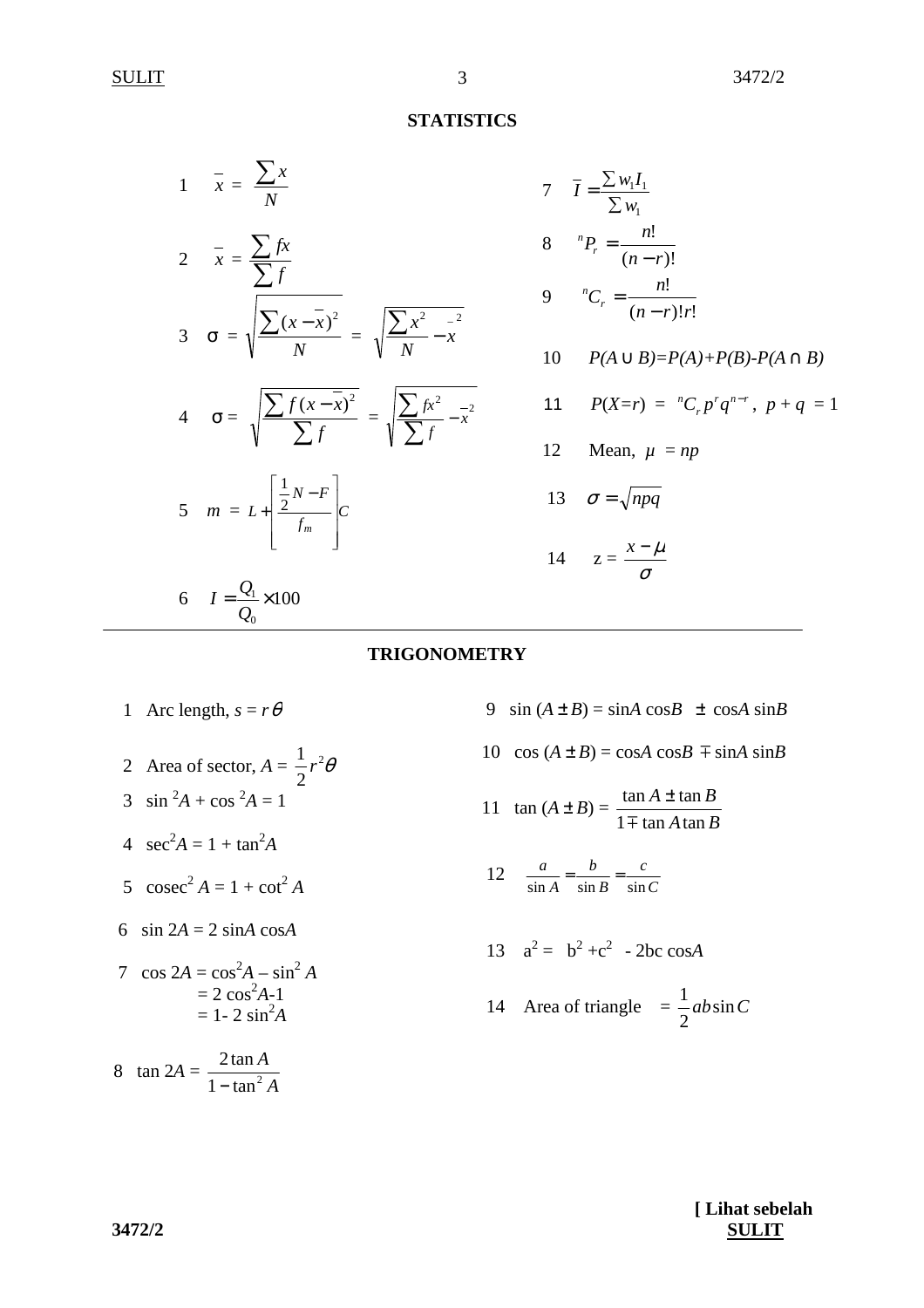### **Section A**  [40 *marks*]

### *Answer* **all** *questions in this section* .

**1** Solve the simultaneous equations  $2x + y = 5$  and  $x^2 + y^2 = 10$ 

[5 *marks*]

**2** Diagram 1 shows the mapping of *x* to *y* under  $f(x) = \frac{p}{2}$ ,  $x \neq \frac{3}{4}$  $3 - 4x$  4  $f(x) = \frac{p}{2}$ , x *x*  $=\frac{P}{2}, x \neq$ − and the mapping of *y* to *z* under  $g(y) = py - q$ .



DIAGRAM 1

Find

(a) the values of *p* and *q* , [3 *marks*]

- (b) the function that maps *x* to *z* , [2 *marks*]
- (c) the value of *k* . [2*marks*]

# **3** It is given that the equation of a curve is  $y = x^2 - 6x$ . Find (a) the turning point of the curve. [3 *marks*]

 (b) the value of *x* if 2  $y \frac{d^2 y}{dx^2} + x \frac{dy}{dx} + 8 = 0$  $dx^2$  dx  $+x \frac{dy}{dx} + 8 = 0$  [4 *marks*]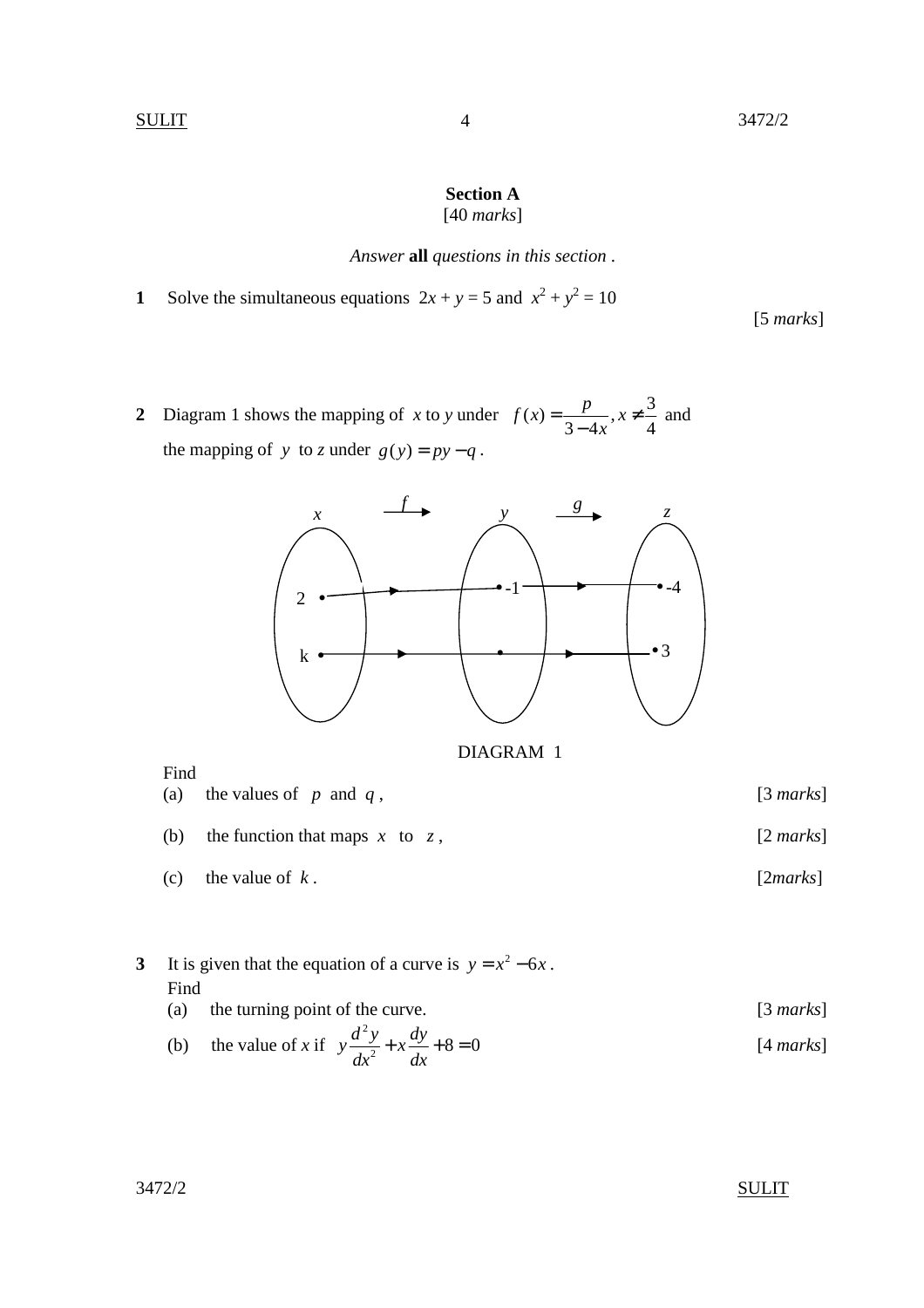**4** *Solution to this question by accurate drawing will not be accepted .* 

Diagram 2 shows a triangle *PQR* with vertices  $P(3, -2)$ ,  $Q(-2, 3)$  and  $R(k, 6)$  and  *PQ* is perpendicular to *QR* . The point *S* lies on the x-axis and *PS* is parallel to *QR.*



DIAGRAM 2

### Find

| (a) | the value of $k$ ,           | $[2 \text{ marks}]$ |
|-----|------------------------------|---------------------|
| (b) | the area of triangle $PQR$ , | $[2 \text{ marks}]$ |

(c) the equation of *PS* and the coordinates of *S*.[3 *marks*]

**[ Lihat sebelah 3472/2 SULIT**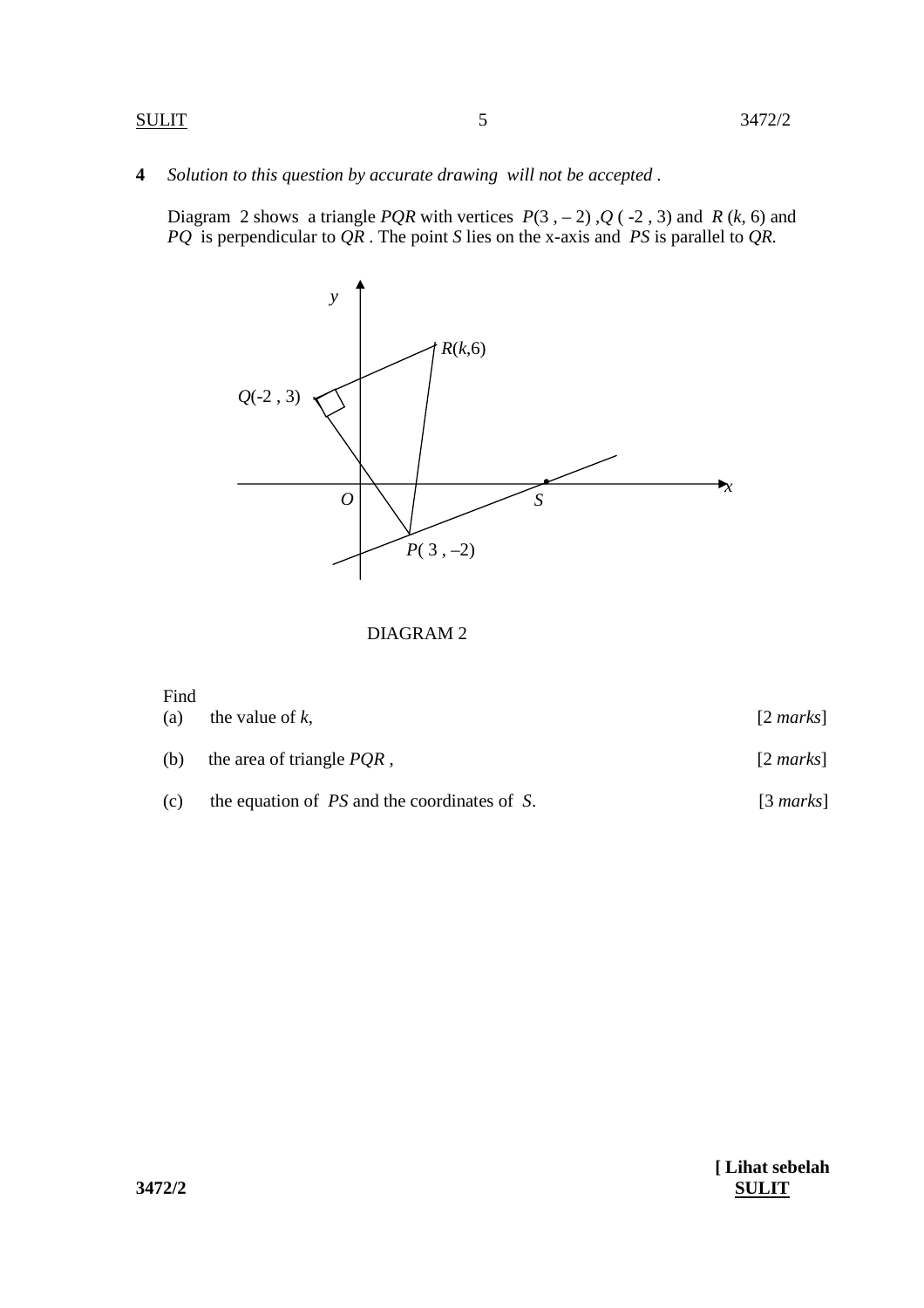### **SULIT 3472/2**

| <b>Marks</b> | Number of students      |
|--------------|-------------------------|
| $6 - 10$     | 2                       |
| $11 - 15$    | $\overline{\mathbf{5}}$ |
| $16 - 20$    | 18                      |
| $21 - 25$    | 10                      |
| $26 - 30$    |                         |
| $31 - 35$    |                         |
| $36 - 40$    | 2                       |

**5** Table 1 shows the marks scored by a group of students in a mathematics test.

|--|--|

- (a) Using a scale of 2 cm to 5 marks on the horizontal axis and 2 cm to 2 students on the vertical axis, draw a histogram to represent the frequency distribution of the marks. Find the mode marks. [4 *marks*]
- (b) Without drawing an ogive, calculate the median marks. [3 *marks*]
- **6** Diagram 3 shows a circle with centre *O* of radius 10 cm. The line *AC* is a tangent to the circle at *A* and the line *OC* intersects the circle at *B*.



DIAGRAM 3

| It is given that $\angle OCA$ is 0.5 radian.<br>Calculate |                     |
|-----------------------------------------------------------|---------------------|
| (a) the length of $AC$ ,                                  | $[2 \text{ marks}]$ |
| the area of the shaded region.<br>(b)                     | $[5 \text{ marks}]$ |

3472/2 SULIT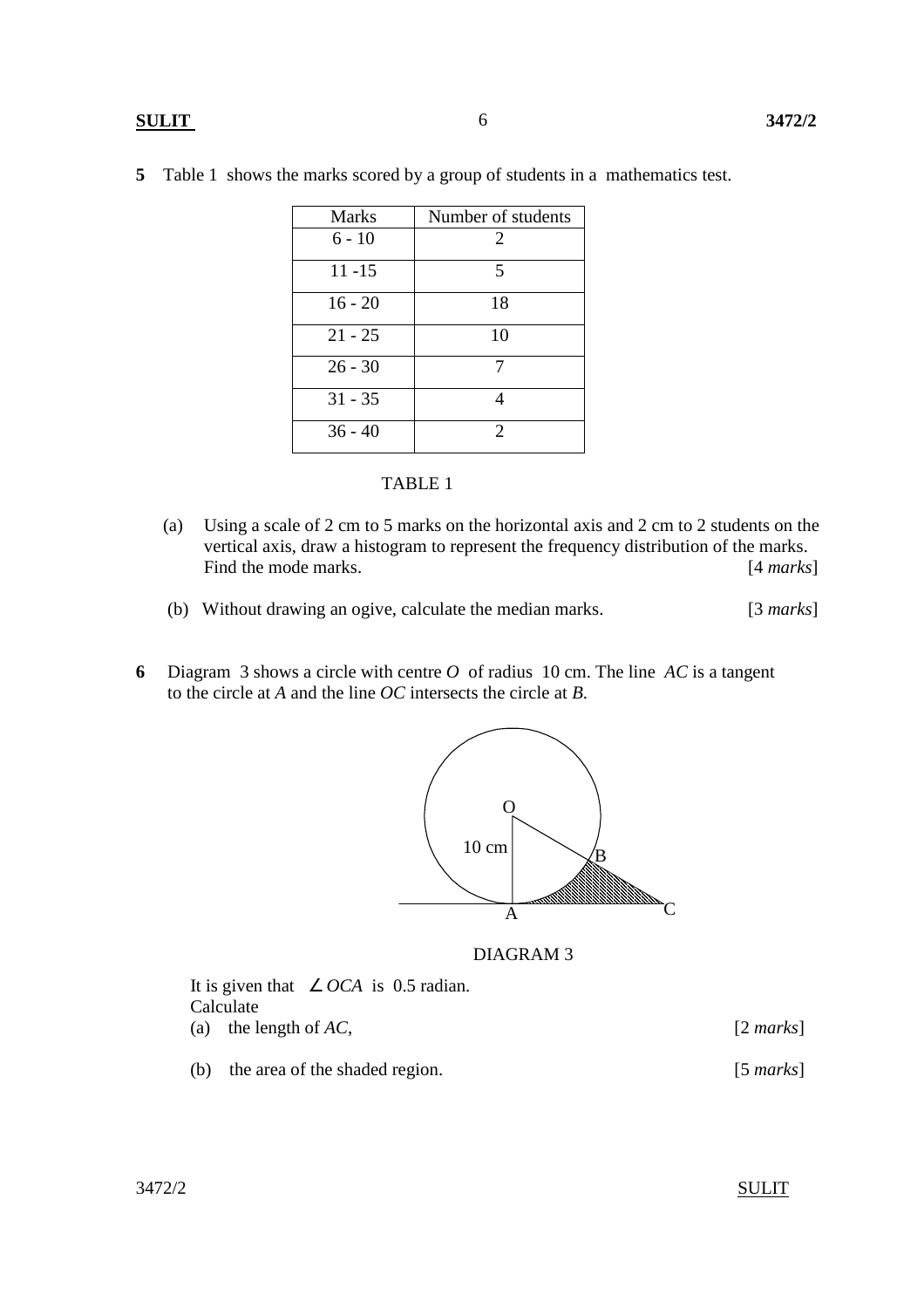## **Section B**

[40 *marks*] *Answer* **four** *questions from this section.* 

### **7** *Use the graph paper to answer this question.*

 Table 2 shows the values of two variables, *x* and *y*, obtained from an experiment. Variables *x* and *y* are related by the equation  $y = px + kx^2$ , where *p* and *k* are constants .

| ۰. |  |  |  |
|----|--|--|--|
|    |  |  |  |

### TABLE 2

- (a) Plot *x y* against *x*, using a scale of 2 cm to 2 units on the x-axis and 2 cm to 1 unit
	- on the  $\frac{y}{x}$ *x* -axis *.* Hence, draw the line of best fit.

[4 *marks*]

- (b) Use the graph in (a) to find the value of
	- $(i)$   $p$ ,
	- (ii) *k*,
	- (iii)  $x$  when  $y = 5x$

[6 *marks*]

- **8** (a) A company employed 200 workers on the first day of a project and the number is increased by 5 every day until the project is completed. The project operated 6 days a week and took 6 weeks to be completed. Every worker is paid RM 30 a day . Calculate
	- (i) the number of workers on the last day.
	- (ii) the total wages paid by the company .

(b) The sum of the first three terms of a geometric progression,  $S_3 = 0.875 \times S_{\infty}$ .

- (i) Find the common ratio of the progression.
- (ii) Given the sum of the first three terms is 350, find the first term.

[5 *marks*]

[5 *marks*]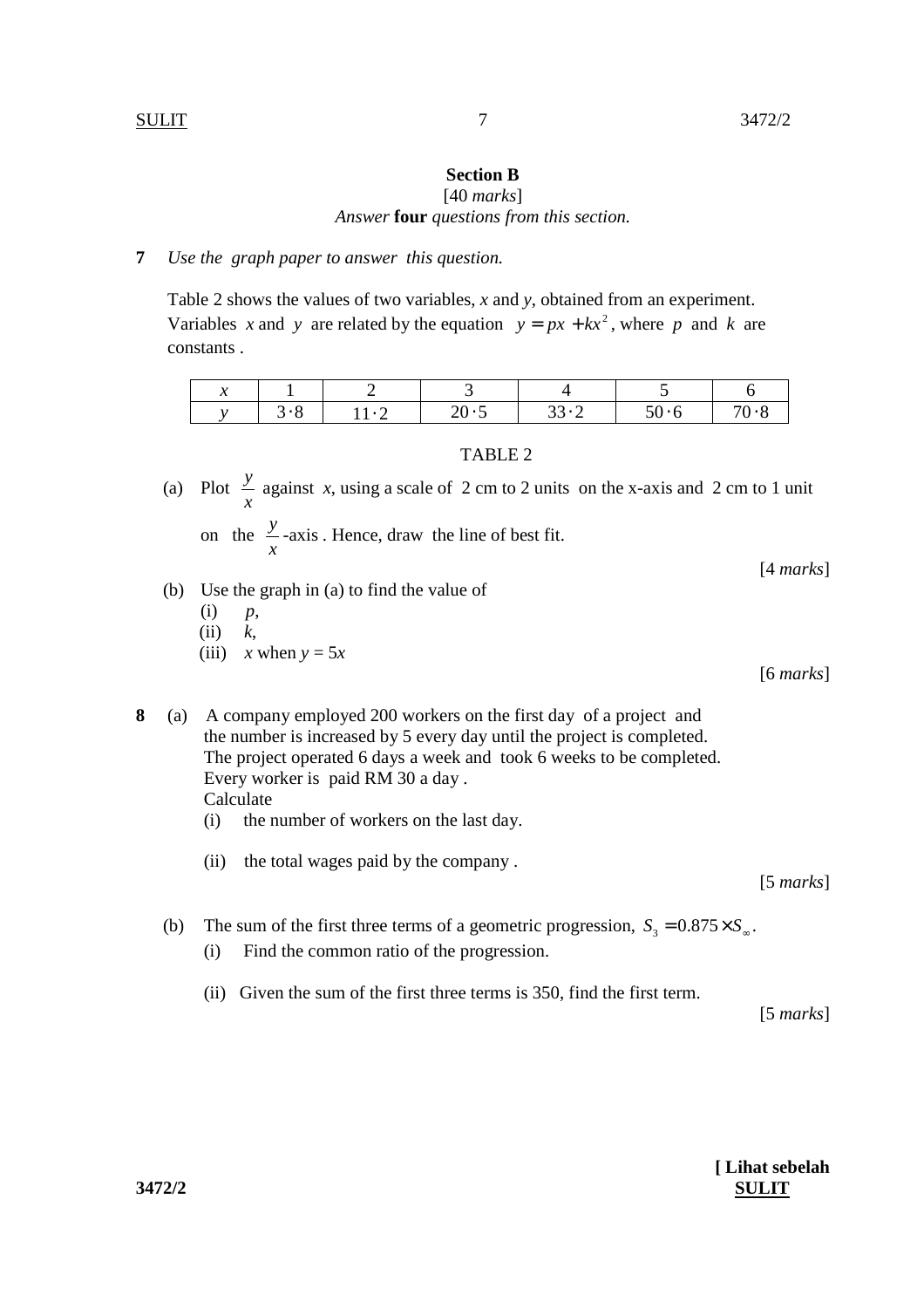### **SULIT 3472/2**

**9** Diagram 4 shows a triangle *POQ*. Point *M* lies on the line *OP* such that *OM = 2MP*. Point *N* is the mid point of *OQ* and point *X* is the midpoint of *MN*.



### DIAGRAM 4

It is given that  $OM = 2a$  and  $ON = 2b$  $\overline{\phantom{a}}$ .

- (a) Express in terms of  $\frac{a}{a}$  and /or  $\frac{b}{c}$ (i)  $PQ$  $(ii)$  *MN* [3 *marks*]
- (b) If  $PY = h PQ$ , show that  $OY = 3(1-h)a + 4hb$  $\overline{\phantom{a}}$ [2 *marks*]
- (c) Given that  $OY = kOX$ ,  $\overline{\phantom{a}}$  express *OY*  $\overline{\phantom{a}}$ in terms of  $k, a$  and  $b$  [2 *marks*]
	- (d) Hence, find the value of *h* and of *k* . [3 *marks*]
- **10** (a) Prove that  $\tan x + \cot x = \frac{1}{\cdot}$  $\sin x \cos x$  $\equiv \frac{1}{\sqrt{2\pi}}$ . Hence solve the equation  $\tan x + \cot x = 2$  for  $0 \le x \le 2\pi$  [4 *marks*]
	- (b) (i) Sketch the graph of  $y = 2 \sin 2x$  for  $0 \le x \le 2\pi$ 
		- (ii) Hence, using the same axes, draw a suitable straight line to find the number of solutions to the equation  $2\pi \sin 2 x = x - \pi$  for  $0 \le x \le 2\pi$ . State the number of solutions.

[6 *marks*]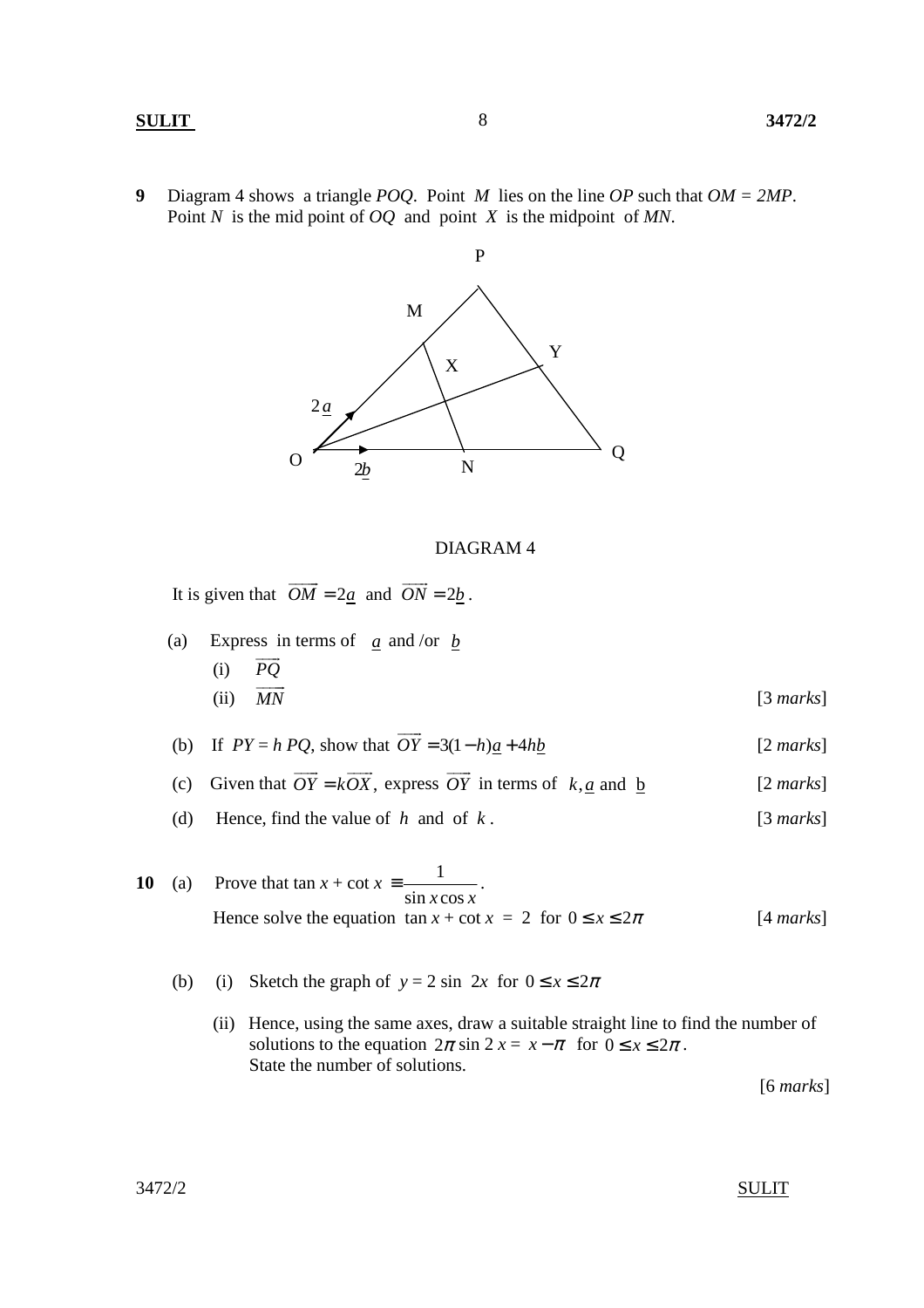



Find the area of shaded region. [6 *marks*]

(b) Diagram 6 shows a curve  $y^2 = 4x + 1$  and the shaded region that is bounded by the curve, the *x*-axis and straight lines  $x = 2$  and  $x = p$ .



# DIAGRAM 6

Given that the volume generated when the shaded region is revolved through  $360^0$ about *x*-axis is  $20\pi$  unit<sup>3</sup>. Find the value of *p*.

[4 *marks*]

**[ Lihat sebelah 3472/2 SULIT**